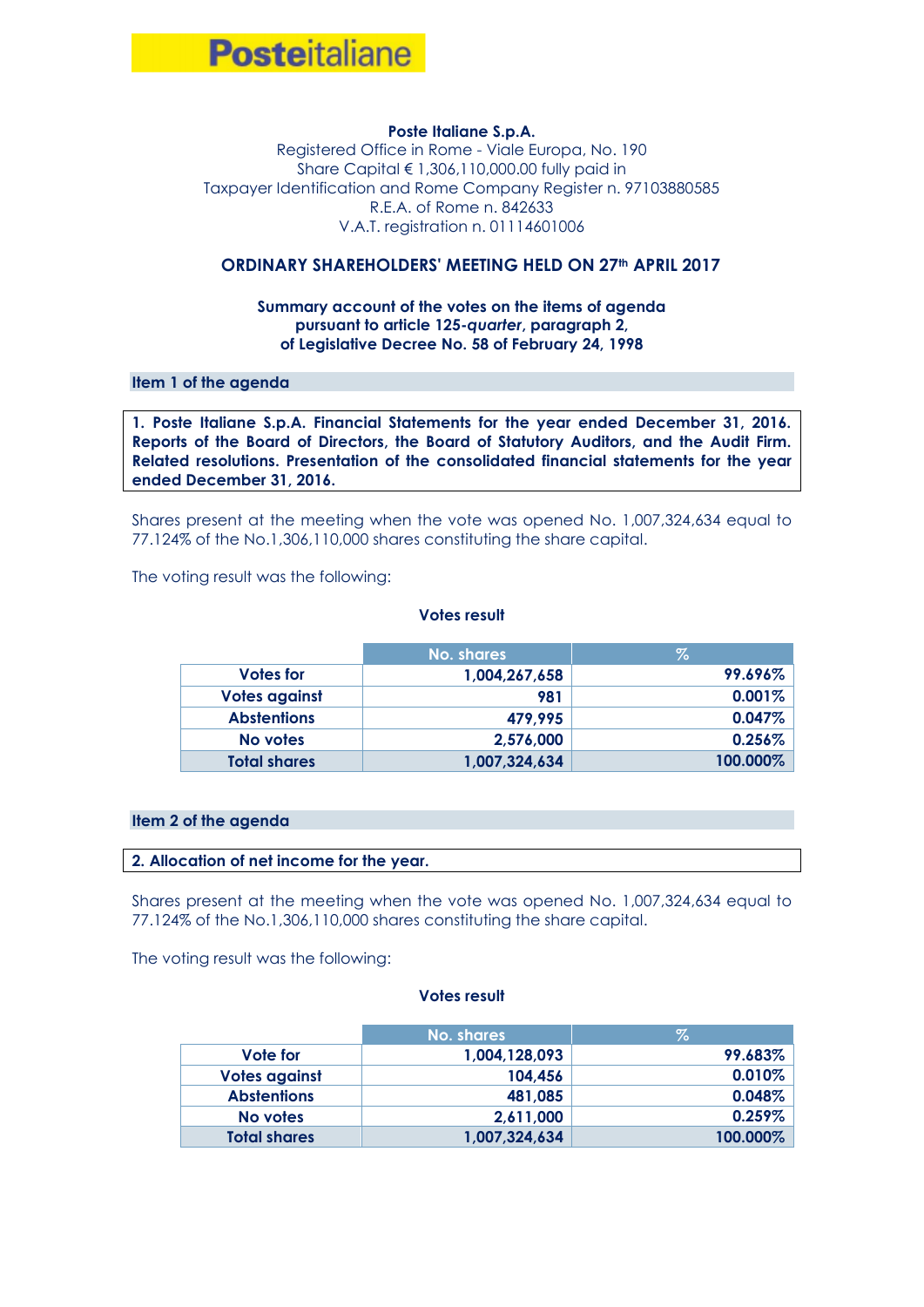**Item 3 of the agenda**

## **3. Determination of the number of the members of the Board of Directors.**

Shares present at the meeting when the vote was opened No. 1,007,274,384 equal to 77.120% of the No. 1,306,110,000 shares constituting the share capital.

The voting result was the following:

### **Votes result**

|                      | No. shares    | Z        |
|----------------------|---------------|----------|
| Vote for             | 1,004,181,873 | 99.693%  |
| <b>Votes against</b> | 635           | 0.001%   |
| <b>Abstentions</b>   | 480,876       | 0.047%   |
| No votes             | 2,611,000     | 0.259%   |
| <b>Total shares</b>  | 1,007,274,384 | 100.000% |

# **Item 4 of the agenda**

# **4. Determination of the term of the Board of Directors.**

Shares present at the meeting when the vote was opened No. 1,007,274,384 equal to 77.120% of the No. 1,306,110,000 shares constituting the share capital.

The voting result was the following:

|                      | No. shares    | Z.       |
|----------------------|---------------|----------|
| Vote for             | 1,004,107,206 | 99.686%  |
| <b>Votes against</b> | 75,718        | 0.007%   |
| <b>Abstentions</b>   | 480,460       | 0.048%   |
| No votes             | 2,611,000     | 0.259%   |
| <b>Total shares</b>  | 1,007,274,384 | 100.000% |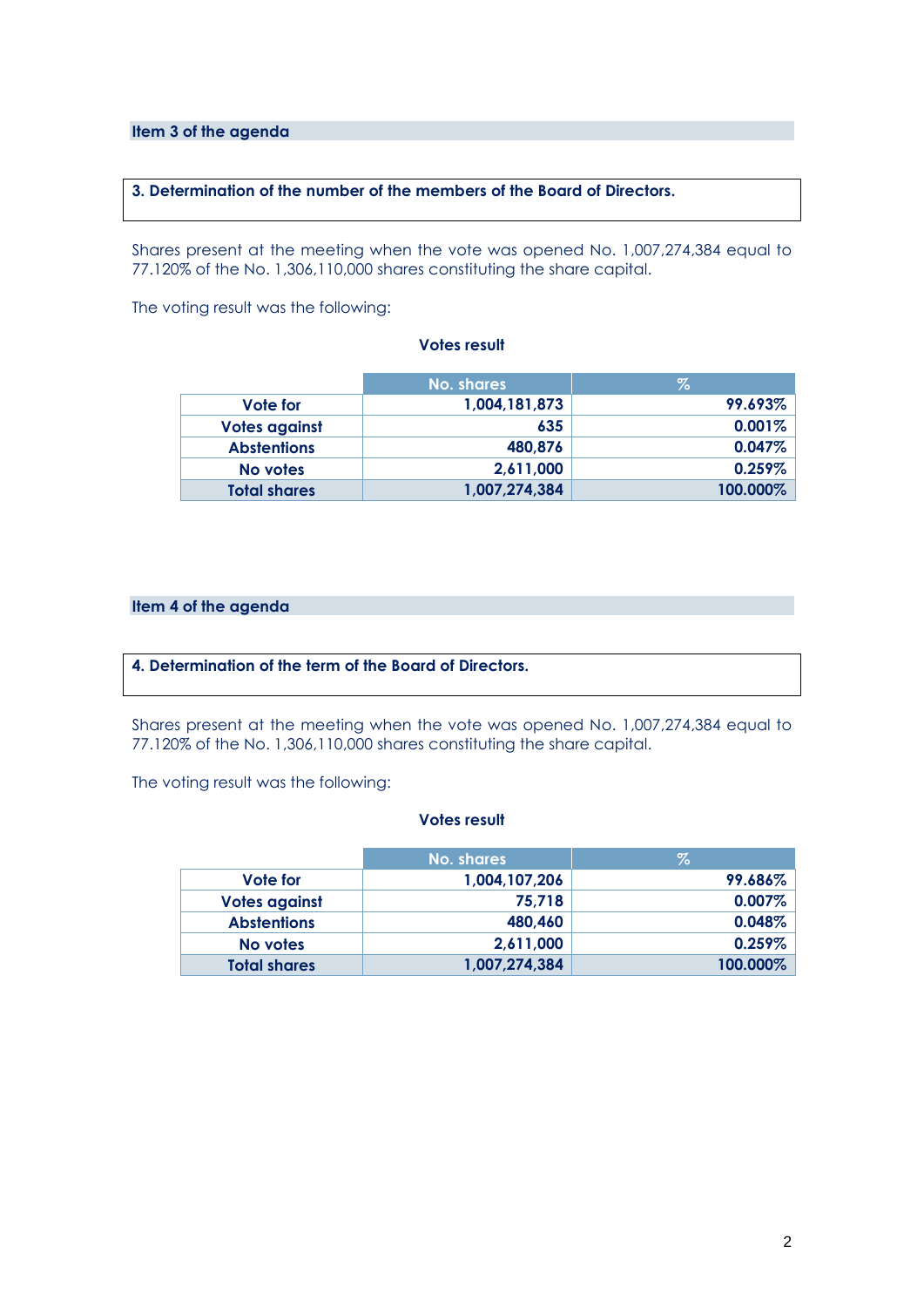**Item 5 of the agenda**

## **5. Election of the members of the Board of Directors.**

Shares present at the meeting when the vote was opened No. 1,007,274,384 equal to 77.120% of the No. 1,306,110,000 shares constituting the share capital.

The voting result was the following:

### **Votes result**

|                      | No. shares    | $\%$     |
|----------------------|---------------|----------|
| Slate No. $1 *$      | 860,907,585   | 85.469%  |
| Slate No. 2 **       | 145,567,070   | 14.451%  |
| <b>Votes against</b> | 451,082       | 0.044%   |
| <b>Abstentions</b>   | 348,122       | 0.035%   |
| No votes             | 525           | 0.001%   |
| <b>Total shares</b>  | 1,007,274,384 | 100.000% |

(\*) Slate No. 1 file - pursuant to article No. 147-ter, paragraph 1-bis, of Legislative Decree No. 58 of February 24, 1998 and article No. 14.4 of Bylaw - by the Italian Ministry of Economy and Finance.

(\*\*) Slate no. 2 file - pursuant to article No. 147-ter, paragraph 1-bis, of Legislative Decree No. 58 of February 24, 1998 and article No. 14.4 of Bylaw - by a group of 15 mutual funds and other Institutional Investors.

The Board of Directors will be in office from 2017 to 2019 period, is the following:

| <b>Name</b>                   | <b>Slate</b> | Indipendent |
|-------------------------------|--------------|-------------|
| <b>Maria Bianca Farina</b>    |              |             |
| <b>Matteo Del Fante</b>       |              |             |
| <b>Giovanni Azzone</b>        |              |             |
| <b>Carlo Cerami</b>           |              |             |
| <b>Antonella Guglielmetti</b> |              |             |
| Francesca Isgrò               |              |             |
| <b>Mimi Kung</b>              | כי           |             |
| <b>Roberto Rao</b>            |              |             |
| <b>Roberto Rossi</b>          |              |             |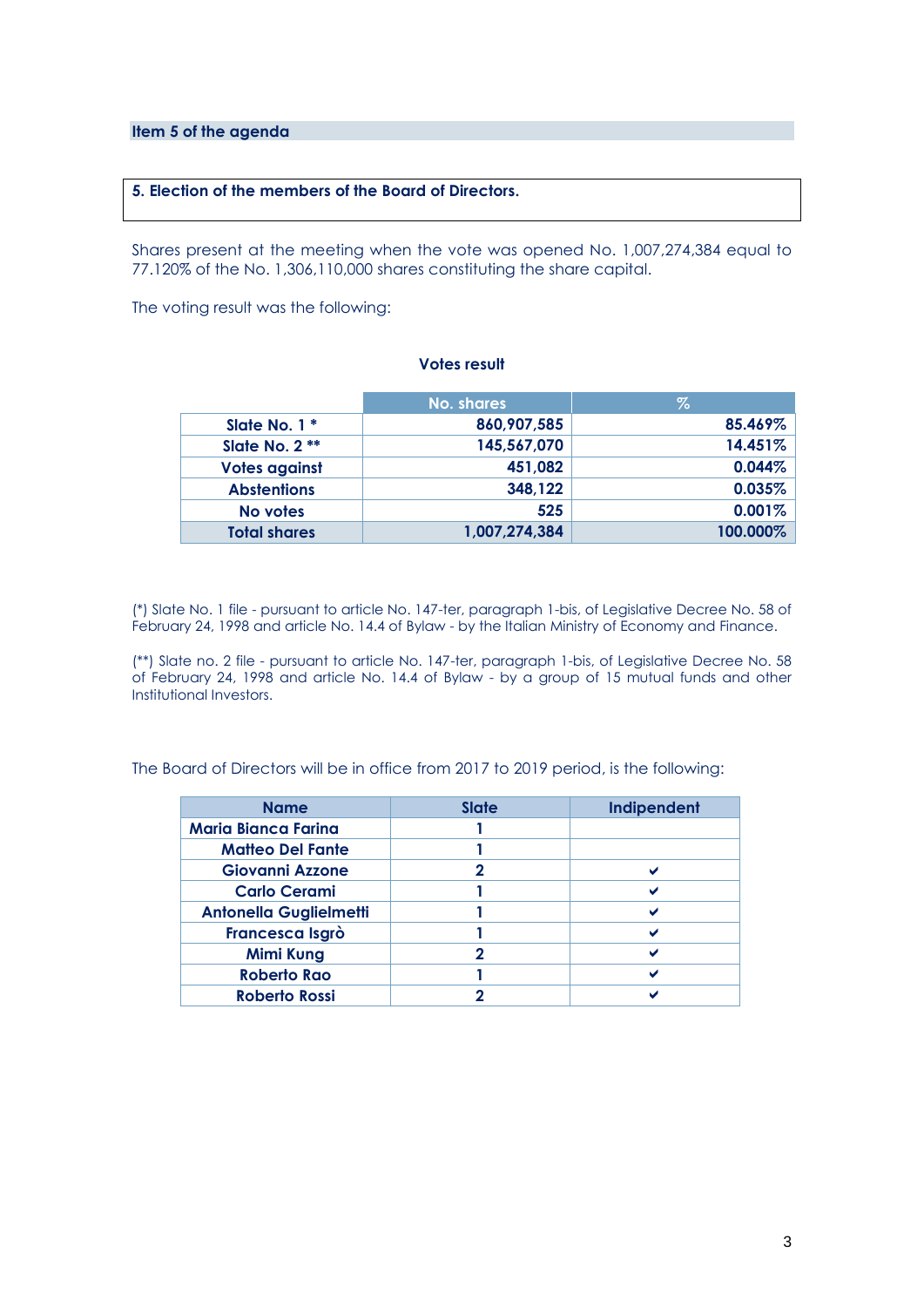### **Item 6 of the agenda**

# **6. Election of the Chairman of the Board of Directors.**

Shares present at the meeting when the vote was opened No. 1,007,274,384 equal to 77.120% of the No. 1,306,110,000 shares constituting the share capital.

The voting result was the following:

| Votes result |  |  |  |
|--------------|--|--|--|
|--------------|--|--|--|

|                      | <b>No. Shares</b> | $\%$      |
|----------------------|-------------------|-----------|
| Vote for             | 991,961,678       | 98.480%   |
| <b>Votes against</b> | 10,548,587        | $1.047\%$ |
| <b>Abstentions</b>   | 552,362           | $0.055\%$ |
| No votes             | 4,211,757         | $0.418\%$ |
| <b>Total shares</b>  | 1,007,274,384     | 100.000%  |

Maria Bianca Farina has been appointed as Chairman of the Board of Directors.

### **Item 7 of the agenda**

**7.Determination of the compensation of the members of the Board of Directors.**

Shares present at the meeting when the vote was opened No. 1,007,274,384 equal to 77.120% of the No. 1,306,110,000 shares constituting the share capital.

The voting result was the following:

|                      | <b>No. Shares</b> | %         |
|----------------------|-------------------|-----------|
| Vote for             | 1,002,498,738     | 99.526%   |
| <b>Votes against</b> | 712,809           | $0.071\%$ |
| <b>Abstentions</b>   | 1,451,837         | 0.144%    |
| No votes             | 2,611,000         | $0.259\%$ |
| <b>Total shares</b>  | 1,007,274,384     | 100.000%  |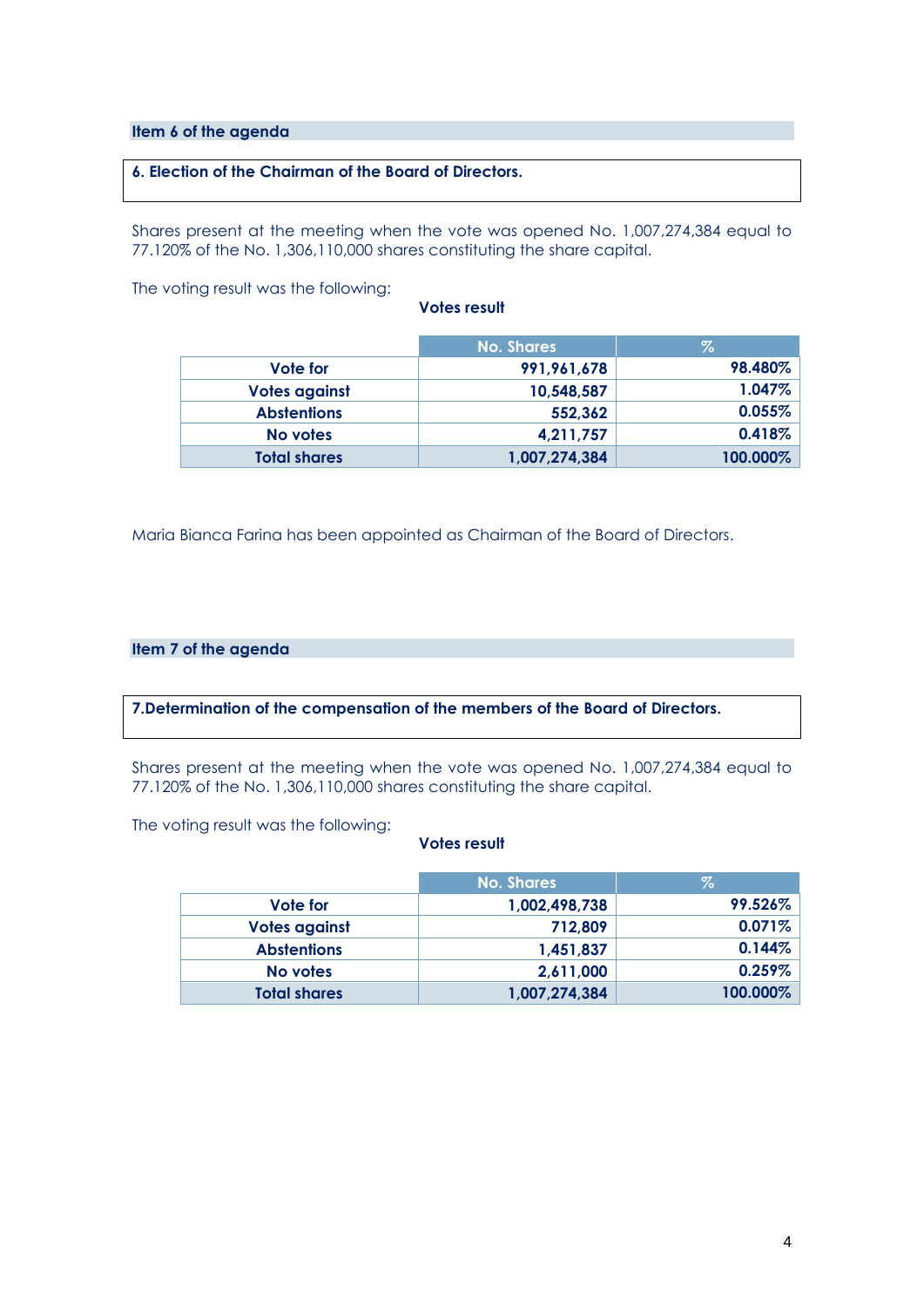### **Item 8 of the agenda**

# **8.Appointment of an Alternate Auditor.**

Shares present at the meeting when the vote was opened No. 168,007,994 equal to 12.863% of the no. 1,306,110,000 shares constituting the share capital.

The voting result was the following:

### **Votes result**

|                      | <b>No. Shares</b> | Z.        |
|----------------------|-------------------|-----------|
| Vote for             | 166,917,367       | 99.351%   |
| <b>Votes against</b> | 742,090           | 0.442%    |
| <b>Abstentions</b>   | 348,537           | $0.207\%$ |
| No votes             |                   | $0.000\%$ |
| <b>Total shares</b>  | 168,007,994       | 100.000%  |

Antonio Santi has been appointed as Alternative Auditor.

#### **Item 9 of the agenda**

**9.Short-term incentive plan 2017, based upon financial instruments, addressed to the material Risk Takers of BancoPosta's Ring-Fenced Capital.** 

Shares present at the meeting when the vote was opened No. 1,007,273,334 equal to 77.120% of the no. 1,306,110,000 shares constituting the share capital.

The voting result was the following:

|                      | No. shares    | $\%$      |
|----------------------|---------------|-----------|
| Vote for             | 1,000,542,784 | 99.332%   |
| <b>Votes against</b> | 3,638,674     | $0.361\%$ |
| <b>Abstentions</b>   | 480,876       | $0.048\%$ |
| No votes             | 2,611,000     | $0.259\%$ |
| <b>Total shares</b>  | 1,007,273,334 | 100.000%  |